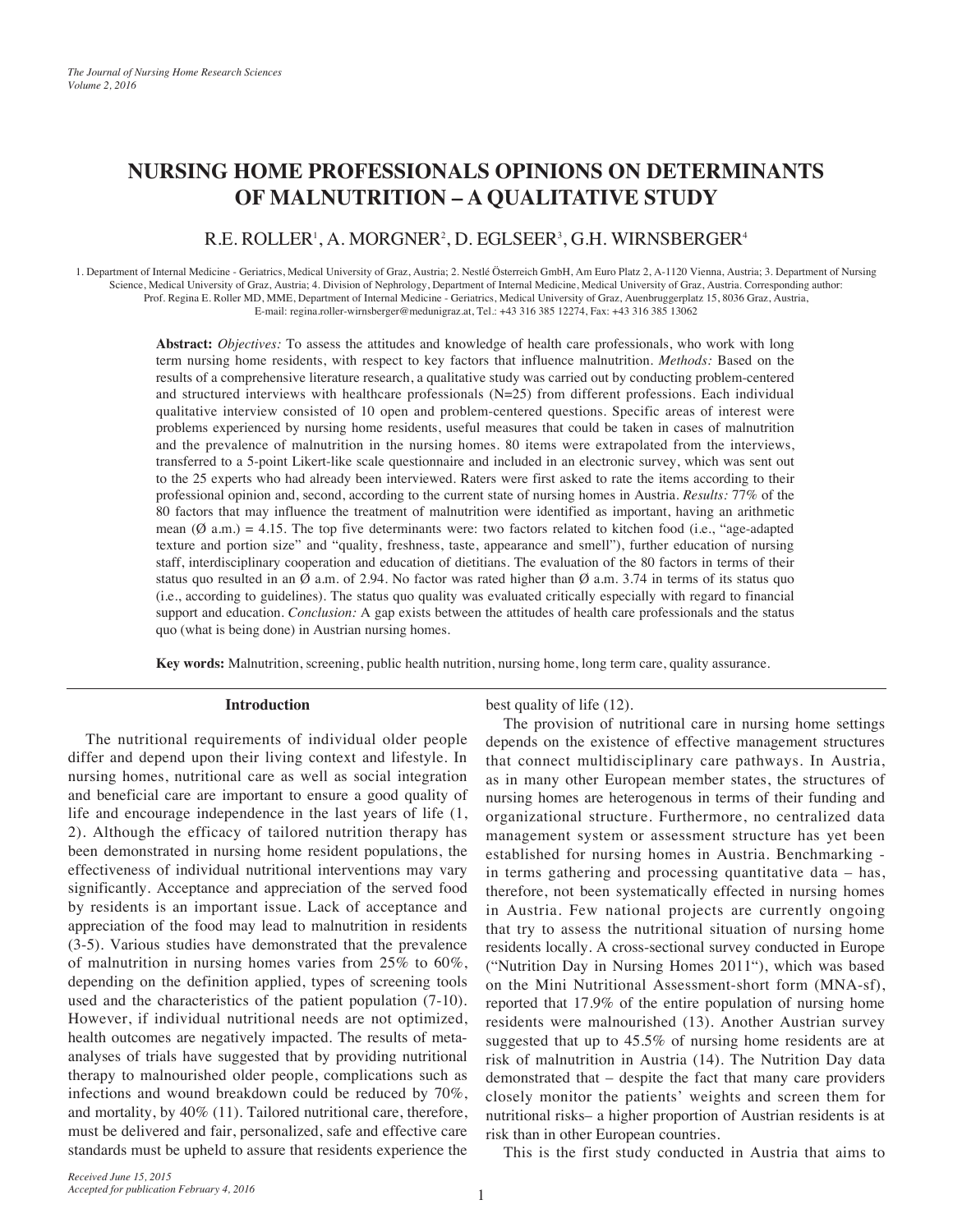### *INFECTIONS IN NURSING HOMES*

identify influential factors that contribute to the development of malnutrition in nursing homes in Austria from the viewpoint of the long-term care staff.

## **Methods**

Before commencement of the study, a waiver was obtained from the local ethics committee of the city of Vienna. The study was conducted following the guidelines appearing in the World Medical Association (WMA) declaration of 1991, and data were stored as recommended in the National Data Protection Guidelines.

#### *Qualitative Study Design*

It was the aim of this study to obtain an overview of the most relevant factors that affected the levels of malnutrition in nursing home residents. First, a thorough literature review was performed by searching the PubMed Health search engine via the Internet the key terms "malnutrition", "nursing home" and "contributing factors", filtering the results for articles published from 2005 to 2014. Review articles were also included to capture relevant data appearing in literature published before 2005.

Due to the complex nature of the data set gained during this pre-analysis step, a semi-qualitative study design was prepared. Individual, personal interviews were chosen as the primary research strategy. It was important to establish direct rapport with the experts and practitioners working in the field of nursing home care, in order to ask and receive answers to complex questions that had arisen following the detailed analysis of the literature review. Data in the international literature indicated that factors contributing to the development of malnutrition in nursing home residents could be categorized as either endogenous or exogenous determinants. These could then be additionally related to either the patient (micro-level), institution (meso-level) or social welfare or healthcare system at the country level (macro-level). Within this structure, 10 problem-centered questions that were based upon the literature review findings were created by the study team and included in the interviews (see table 1). The first 2 of these 10 questions allowed the interviewer to evaluate nutritional status in terms of the anthropology and eating patterns of the residents. Question 3 was designed to identify which of the existing screening tools were commonly used and question 4, to gather details about the nutritional assessment that was carried out on routine, structured basis. Questions 5 to 7 were designed to help the interviewer identify influential factors operating on public health levels (micro-, meso-, macro-levels) that could affect nutritional care in nursing homes. Question 8 was an openended question that explored individual opinions on possible scale-up procedures for the nutritional supply in nursing homes. Questions 9 and 10 allowed the interviewer to gain an estimate of the prevalence of malnutrition in Austrian nursing homes.

#### *Study Participants / Target groups for Interviews*

The inclusion criteria to select interview partners were designed on the basis of their long-term experience, either in the daily practice or as researchers in the field of nursing home residents and nutrition. In either case, interview partners were selected on the basis of their strong personal dedication towards systemic approaches. 11 experts were nominated by three Austrian scientific societies, the "Austrian Society for Clinical Nutrition" (AKE), "Austrian Society for Geriatrics and Gerontology" (ÖGGG) and "Austrian Nutrition Society" (ÖGE). 14 practitioners were selected from a public nursing home database due to the fact that they worked at nursing homes that were considered "average" in terms of the number of beds (n=88). Members of the following professions were included in the interviewee group: physicians, nurses, dietitians, nutritionists, cooks and nursing home management personnel (see table 2). Therefore, opinions were recorded from a range of personnel involved in different aspects of delivering nutritional care in nursing homes.

To reduce inter-rater variability, the personal interviews with individuals were conducted by one single interviewer. All interviews were recorded with permission of the participants, thereafter transcribed and qualitatively assessed using the method of Mayring by two independent raters from the study team. Overall, the coherence of interpretation was 90%. The method of Mayring can be used to analyze texts within the context of communication in an empirical, methodologically controlled way and assign text elements to categories in a step-by-step model (15). Key text elements were excerpted, grouped, paraphrased and reduced to the final 80 influential factors identified.

#### *Semi-quantitative Study Approach*

To ensure the validity of the data assessed in the interviews and additionally test for the generalizability of the interview results, 80 items that were extrapolated from the interviews and transferred to a 5-point Likert-like scale questionnaire were then included in an electronic survey and sent out to 25 experts who had agreed to participate in the interviews. Raters were asked to rank the items according to their impact on the daily nursing home procedures as well as process management and planning in nursing homes. 18 items on the questionnaire addressed factors operating at the micro-level; namely, these were factors that could potentially influence food acceptance by individual residents and risk factors for malnutrition. 62 items addressed factors operating at the meso- and macro-levels in nursing homes in Austria. The raters were asked a) to rate the importance of the factors addressed on the basis of their personal opinion and b) to rank the current situation in Austrian nursing homes (status quo in Austria) on the basis of their personal experience. The Likert-like scale values provided to all raters for the 80 items were expressed as arithmetic means (Ø a.m.) and analyzed according to their ranking using SPSS 21.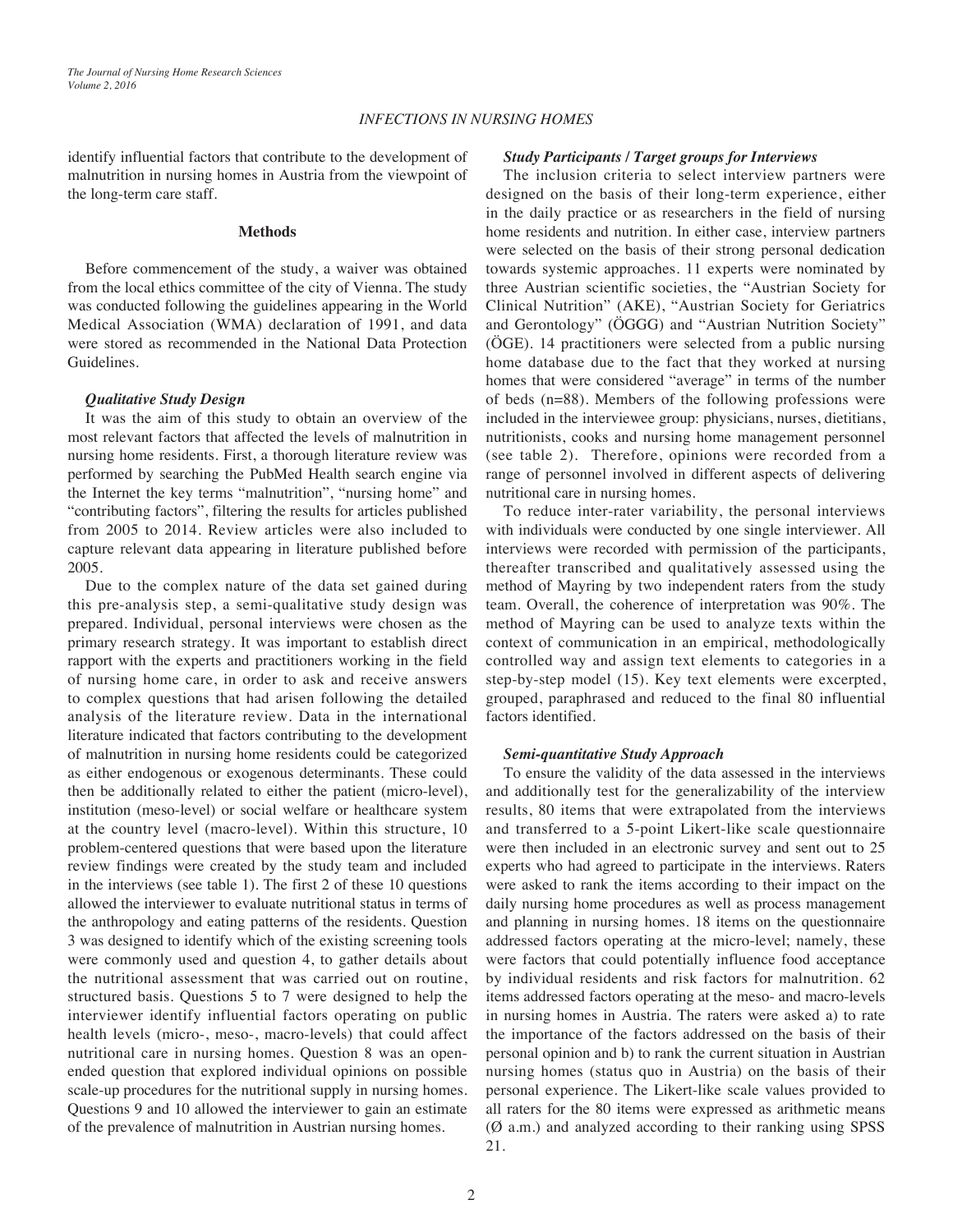## *THE JOURNAL OF NURSING HOME RESEARCH SCIENCES©*

#### **Results**

25 participants (18 females and 7 males) were involved in the study. The median age was 45 years (range: 28-62). 4 of the participants interviewed worked in strategic and operational management departments. 12 of the 25 participants had academic backgrounds. The average interview took 44 minutes (range: 20-75) per person. The values recorded during the interview are listed in Tables 4, 5, 6. The experts and practitioners interviewed during the study estimated the prevalence of malnutrition in Austrian nursing homes to be approximately 36% (range: 15-90%). They estimated the nutritional supply level, this means the percentage of malnourished patients that receive nutritional therapy, at 35% (range: 5-80%).

# **Table 1** Questionnaire qualitative structured interview

| Question 1  | Which are the most important problems of nursing<br>home residents?                |
|-------------|------------------------------------------------------------------------------------|
| Question 2  | Which importance has a good nutrition status for<br>your residents?                |
| Question 3  | Which screening tools do you know, use and<br>recommend?                           |
| Question 4  | Which measures are useful in case of malnutrition?                                 |
| Question 5  | From the patient's perspective: What influences<br>nutrition therapy?              |
| Question 6  | From the nursing home's perspective: What<br>influences nutrition therapy?         |
| Question 7  | From the public health system's perspective: What<br>influences nutrition therapy? |
| Question 8  | What should change or improve?                                                     |
| Question 9  | What is your estimation on the prevalence of<br>malnutrition in nursing homes?     |
| Question 10 | What is your estimation on the supply level in<br>nursing homes?*                  |

Supply level = percentage of malnourished patients that receive nutritional therapy

The 67 factors in the questionnaire that reflected possible risk factors for the development of malnutrition were all rated very high ( $\emptyset$  a.m. of 4.15, with 77.1% of the respondents providing a rating of 4 or 5 on the 5-point Likert scale). When evaluating the status quo on the Likert-scale, considering the actual importance of these factors in their daily life in Austrian nursing homes, only 39% of the respondents provided ratings of 4 or 5 points on the Likert scale  $(\emptyset$  a.m. of 2.94, with 30.9% of the respondents providing a rating of 4 or 5 on the 5-point Likert scale). These data indicate the general need for improvement in the status quo of numerous determinants in Austrian long-term care. The 10 most important factors that affect nutritional therapy in nursing homes are shown in table

#### 3.

The three most important influential factors (table 5) that addressed the therapy of malnutrition operated within the nursing home or on the meso-level and included: "Kitchen food: Age adapted texture and portion size" (Ø a.m: 4.79), "Kitchen food": Quality, freshness, taste, appearance, smell" ( $\emptyset$  a.m: 4.79) and "Further education: Nursing staff" ( $\emptyset$  a.m: 4.75). Other determinants related to the nursing home were "interdisciplinary cooperation"  $(\emptyset$  a.m: 4.74), the "individual causal research on the development of malnutrition"  $(\emptyset$  a.m: 4.71), the consideration of the "individual's biography of eating habits" ( $\emptyset$  a.m: 4.67), "screening for malnutrition" ( $\emptyset$  a.m: 4.67) and "interpersonal skills of medical staff" (Ø a.m: 4.67), as shown in table 5. The main influential factors operating on the macro-level (local and national health authorities and scientific organizations) were related to areas such as education, transparency and control of the quality of nursing, benchmark systems and financing, as shown in table 6.

**Table 2** Characteristics of professionals included in the interviewee group

| <b>Profession</b> | N | mean age | female $(\%)$ |
|-------------------|---|----------|---------------|
| Management        | 4 | 44       | 100           |
| Physician         | 7 | 58       | 43            |
| <b>Nurse</b>      | 6 | 43       | 100           |
| Cook              | 2 | 43       | 0             |
| Nutritionist      | 3 | 42       | 100           |
| Dietitian         | 3 | 40       | 100           |

#### **Discussion**

Experts and practitioners who were interviewed during this study estimated the prevalence of malnutrition in Austrian nursing homes to be approximately 36% (ranging from 15-90%). This means that experts and practitioners seem to be estimating the prevalence of malnutrition in nursing home residents in Austria on the basis of data published in literature since these numbers agree with those found during our thorough literature review (13,14). We specifically wanted to ask the question: which factors contribute to these estimates of malnutrition in nursing home residents?

 67 out of 80 factors that we identified as having the potential to affect nutritional therapy in nursing homes in Austria were rated as "very important" by experts with an Ø a.m. score in the Likert-like scales above 4.0. However, when comparing the importance of factors in terms of the best evidence gathered on actual practices to the status quo of delivery in Austria, the greatest differences among the ratings given by experts were found for the determinants related to financing, knowledge management, education and kitchen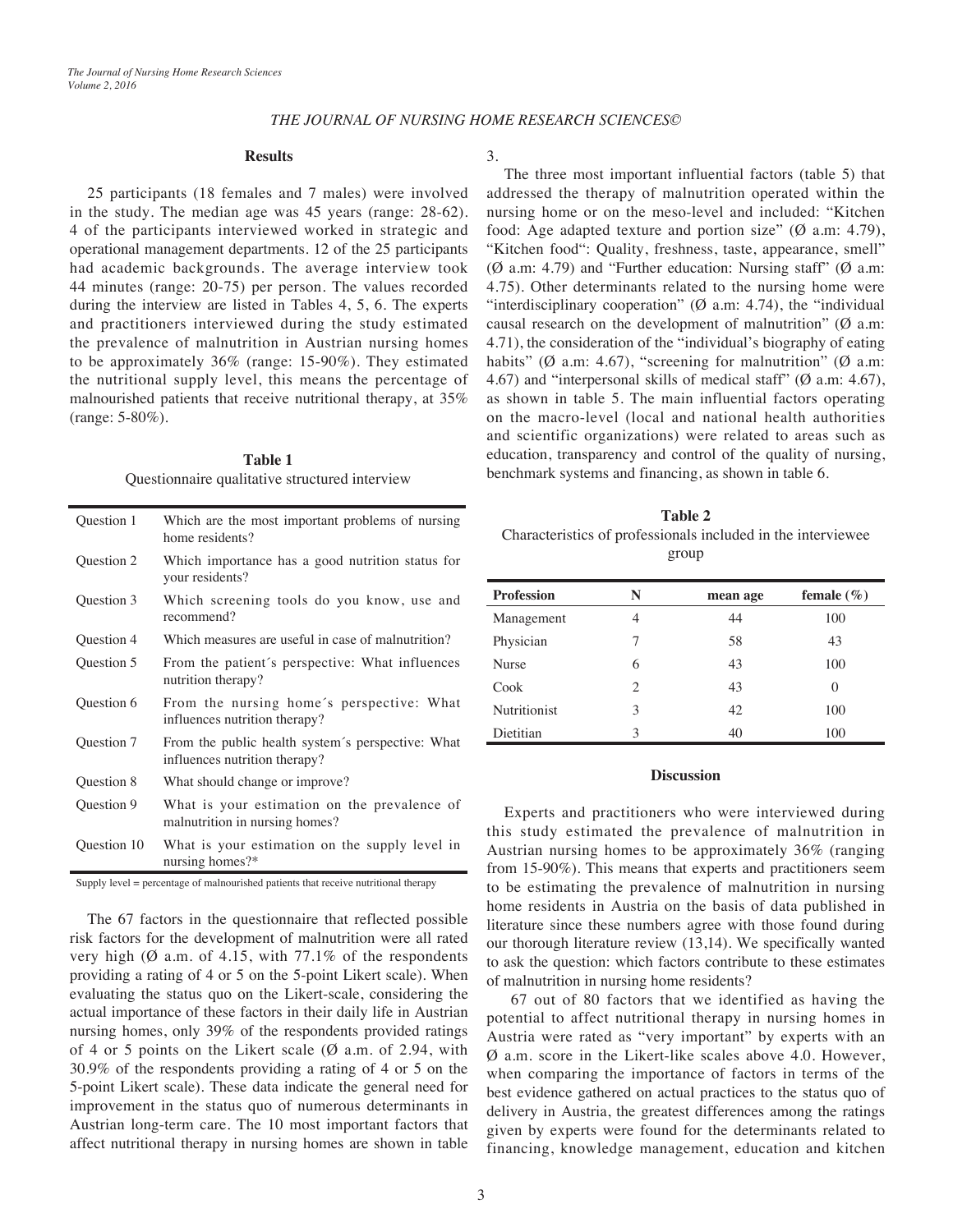## *INFECTIONS IN NURSING HOMES*

## **Table 3**

Top 10 determinants that affect nutritional therapy in nursing homes rated by experts

| <b>Determinant/Influencing Factor</b>                      | <b>Status quo/Quality</b> | <b>Importance</b>        | <b>Difference</b> | Level |
|------------------------------------------------------------|---------------------------|--------------------------|-------------------|-------|
|                                                            |                           | <b>Ø</b> Arithmetic mean |                   |       |
| Kitchen food: age adapted texture and portion size         | 3.08                      | 4.79                     | 1.71              | Meso  |
| Kitchen food: quality, freshness, taste, appearance, smell | 3.29                      | 4.79                     | 1.50              | Meso  |
| Further education: nursing staff                           | 3.38                      | 4.75                     | 1.38              | Meso  |
| Interdisciplinary cooperation                              | 3.29                      | 4.74                     | 1.45              | Meso  |
| Education: dietitian                                       | 3.74                      | 4.74                     | 1.00              | Macro |
| Cause research of malnutrition                             | 3.29                      | 4.71                     | 1.42              | Meso  |
| General financing                                          | 2.44                      | 4.69                     | 2.25              | Macro |
| Kitchen food: consideration of individual                  |                           |                          |                   |       |
| biography of eating habits                                 | 3.04                      | 4.67                     | 1.63              | Meso  |
| Screening malnutrition                                     | 3.25                      | 4.67                     | 1.29              | Meso  |
| Interpersonal skills of medical staff                      | 2.87                      | 4.65                     | 1.78              | Macro |
| Nursing home quality benchmark                             | 2.87                      | 4.65                     | 1.78              | Meso  |
| Food intake: assistance, time, tools, usage of fingers     | 3.00                      | 4.63                     | 1.63              | Meso  |
| Dysphagia management                                       | 3.04                      | 4.63                     | 1.58              | Meso  |

food.

The most important determinants identified at the patientor micro-level were "dysphagia" (Ø a.m. 4.58), "will to live" (Ø a.m. 4.54), "depression" (Ø a.m. 4.46), "pain" (Ø a.m. 4.42) and "medication affecting appetite" ( $\varnothing$  a.m. 4.33, table 4). While endogenous or patient-related factors such as "will to live" and "depression" are difficult to influence, selected exogenous determinants operating on the meso- and macrolevels, which our study has identified as important, could be improved by different stakeholders and staff of the public health authorities.

## **Table 4**

Patient-related determinants (micro level) that affect nutritional therapy in nursing homes rated by experts

| Determinant/influencing factor         | <b>Ø</b> Arithmetic<br>mean | <b>Minimum</b> | <b>Maximum</b> |
|----------------------------------------|-----------------------------|----------------|----------------|
| Dysphagia                              | 4.58                        | $\overline{2}$ | 5              |
| Will to live                           | 4.54                        | 2              | 5              |
| Depression                             | 4.46                        | 3              | 5              |
| Pain                                   | 4.42                        | 3              | 5              |
| Medication influencing appetite        | 4.33                        | 3              | 5              |
| Self-determination/autonomy            | 4.33                        | $\overline{2}$ | 5              |
| Reduced hunger and thirst              | 4.29                        | 3              | 5              |
| Oral health/dental status              | 4.17                        | 3              | 5              |
| General condition/disease              | 4.17                        | $\overline{2}$ | 5              |
| Psycosocial situation/<br>rootlessness | 4.13                        | 3              | 5              |
| Perception of taste                    | 4.13                        | $\overline{c}$ | 5              |
| Nutrition status                       | 4.08                        | 3              | 5              |

Good nutritional status has been identified as an important factor with reference to quality of life and wellbeing, because it promotes better autonomy, mobility, self-reliance, alertness and more active participation in social life. Although nutrition therapy was recommended by 100% of the interviewers in our study, only 2 of 14 practitioners (14%) and 4 of 11 experts (36%) stressed the need for individual causal research for the assessment of malnutrition as an integral part of nutritional therapy. The frequently used body mass index (BMI) is not sufficient as a stand-alone screening tool to assess malnutrition (17). Very often, measuring the BMI does not allow the identification of patients who suffer from unintended weight loss or sarcopenia. Still, weight loss is often the first sign that a resident is at risk of malnutrition. One possible option that would allow all points mentioned by the interviewees to be addressed would be to introduce MNA-sf in the daily routine at long-term care facilities (18). MNA-sf has been validated in several studies and settings and has been recommended by the European Society of Clinical Nutrition and Metabolism (ESPEN) for nutritional screening in older people.

Based on Volkert et al. (5), it is difficult or nearly impossible to reduce the risk of malnutrition below 20-25% by attempting to address endogenous factors ("micro-level"). To verify these numbers and confirm the "unavoidable" prevalence of malnutrition in nursing homes with respect to specific patient characteristics, a longitudinal multicenter analysis among nursing home residents would be required. We agree that patients at risk of malnutrition with unintentional weight loss and malnourished patients should receive nutritional intervention following the guidelines. Volkert et al. (5) emphasized that only 20% of patients with malnutrition receive nutritional therapy.

Once patients with a need for nutritional therapy have been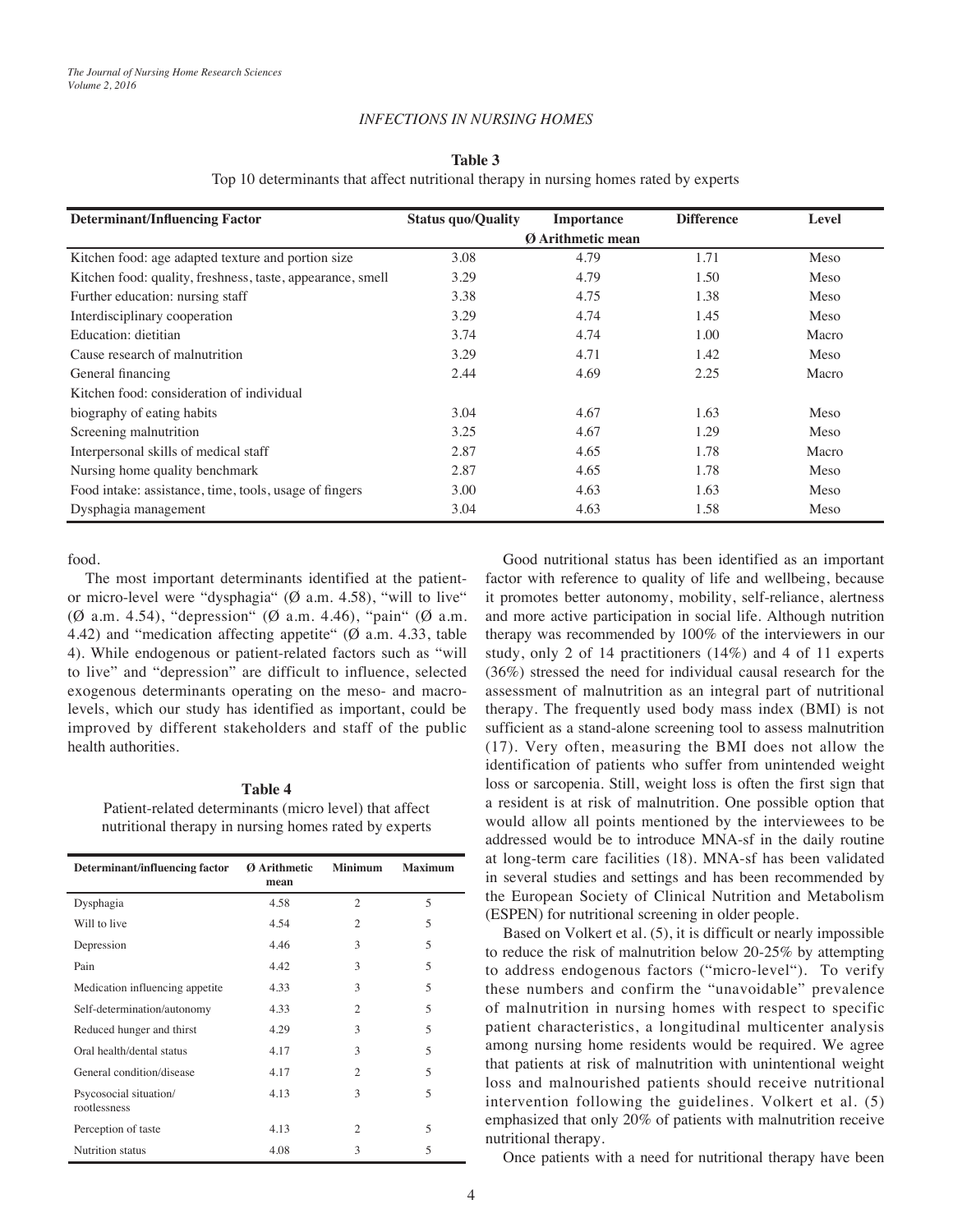## *THE JOURNAL OF NURSING HOME RESEARCH SCIENCES©*

#### **Table 5**

The 20 most important nursing-home related determinants (meso level) that affect nutritional therapy in nursing homes rated by

experts

| <b>Determinant/Influencing Factor</b>                                         | <b>Status quo/Quality</b> | <b>Importance</b> | <b>Difference</b> |
|-------------------------------------------------------------------------------|---------------------------|-------------------|-------------------|
|                                                                               | Ø Arithmetic mean         |                   |                   |
| Kitchen food: age-appropriate, adapted texture and portion size               | 3.08                      | 4.79              | 1.71              |
| Kitchen food: quality, freshness, taste,                                      |                           |                   |                   |
| appearance, smell                                                             | 3.29                      | 4.79              | 1.50              |
| Further education: nursing staff                                              | 3.38                      | 4.75              | 1.38              |
| Interdisciplinary cooperation                                                 | 3.29                      | 4.74              | 1.45              |
| Causal research of malnutrition                                               | 3.74                      | 4.74              | 1.00              |
| Kitchen food: consideration of individual biography of eating habits          | 3.29                      | 4.71              | 1.42              |
| Screening malnutrition                                                        | 3.25                      | 4.67              | 1.63              |
| Interpersonal skills of medical staff                                         | 3.38                      | 4.67              | 1.29              |
| Food intake: assistance, time, tools, usage of fingers                        | 3.00                      | 4.63              | 1.63              |
| Dysphagia management                                                          | 3.04                      | 4.63              | 1.58              |
| Food intake: mealtimes, number of meals                                       | 3.13                      | 4.63              | 1.50              |
| Nutrition therapy: Integration in oral kitchen food first                     | 3.33                      | 4.58              | 1.02              |
| Nursing home: quality standard                                                | 3.57                      | 4.58              | 1.02              |
| Further education: kitchen staff                                              | 2.75                      | 4.57              | 1.82              |
| Patient documentation system include nutrition status/therapy                 | 3.50                      | 4.54              | 1.04              |
| Red Flag System - Identification of patients with need of nutritional therapy | 3.00                      | 4.46              | 1.46              |
| Personnel resources nursing care                                              | 3.00                      | 4.42              | 1.42              |
| Execution of adequat nutrition therapy                                        | 3.17                      | 4.42              | 1.25              |
| Food intake: ambiance, tableware, tablesociety, smell, service                | 2.75                      | 4.33              | 1.58              |
| Further education: physician                                                  | 2.75                      | 4.30              | 1.55              |

identified, a multidisciplinary team that includes members of the nursing, kitchen, medical, and service staff must define and adjust the requirements of the individual's nutritional therapy, according to opinions expressed by experts included in our study ( $\emptyset$  a.m. 4.74). Nutritional therapy can only function if the cause of malnutrition is identified, directly addressed and the underlying conditions improve. The effectiveness of nutritional therapy might, therefore, be reduced if the loss of appetite is caused by pain, medication or promoted by feelings of loneliness. Nutritional therapy compensates for the gap that exists between the identification of nutritional needs and the consummation of food prepared in the kitchen. The kitchen food, which consists of five meals per day, offers between 1800 and 2000 kcal daily. However, the average consumption rate varies, and patients with malnutrition may consume less than 70-80% (approx. 1600 kcal) per day (19). Regular controls of the consumed food and supplementation with plate waste records should be performed to measure patients' acceptance and, hence, the potential effectiveness of the therapy (4). According to the experts interviewed, nutritional therapy can

be supported by considering the individual's biography of eating habits  $(Ø$  a.m. 4.67), taking more time and receiving assistance during food intake  $(Ø$  a.m. 4.63), optimizing meal times to avoid long periods of fasting at night  $(\emptyset$  a.m. 4.63), creating an appetizing ambiance by optimizing table settings, societal interaction and the presentation and smell of the food (Ø a.m. 4.33) and providing more finger foods, especially for patients with dementia  $(\emptyset$  a.m. 4.04). All the approaches mentioned here have also been discussed in literature (21- 25). The age-adapted textures and portion sizes of the meals served  $(\emptyset$  a.m. 4.79) are of particular importance, as up to 40% of nursing home residents suffer from dysphagia (26, 27). This issue has recently been addressed in several publications, and its importance has been underlined through the creation of several European Working Groups such as the Dysphagia Working Group of European Union Geriatric Medicine Society (EUGMS), Dysphagia Europe and others. Intense efforts, driven by members of the European Innovation Partnership on Active and Healthy Aging (EIP-AHA), are also being made to optimize primary food care for older European citizens with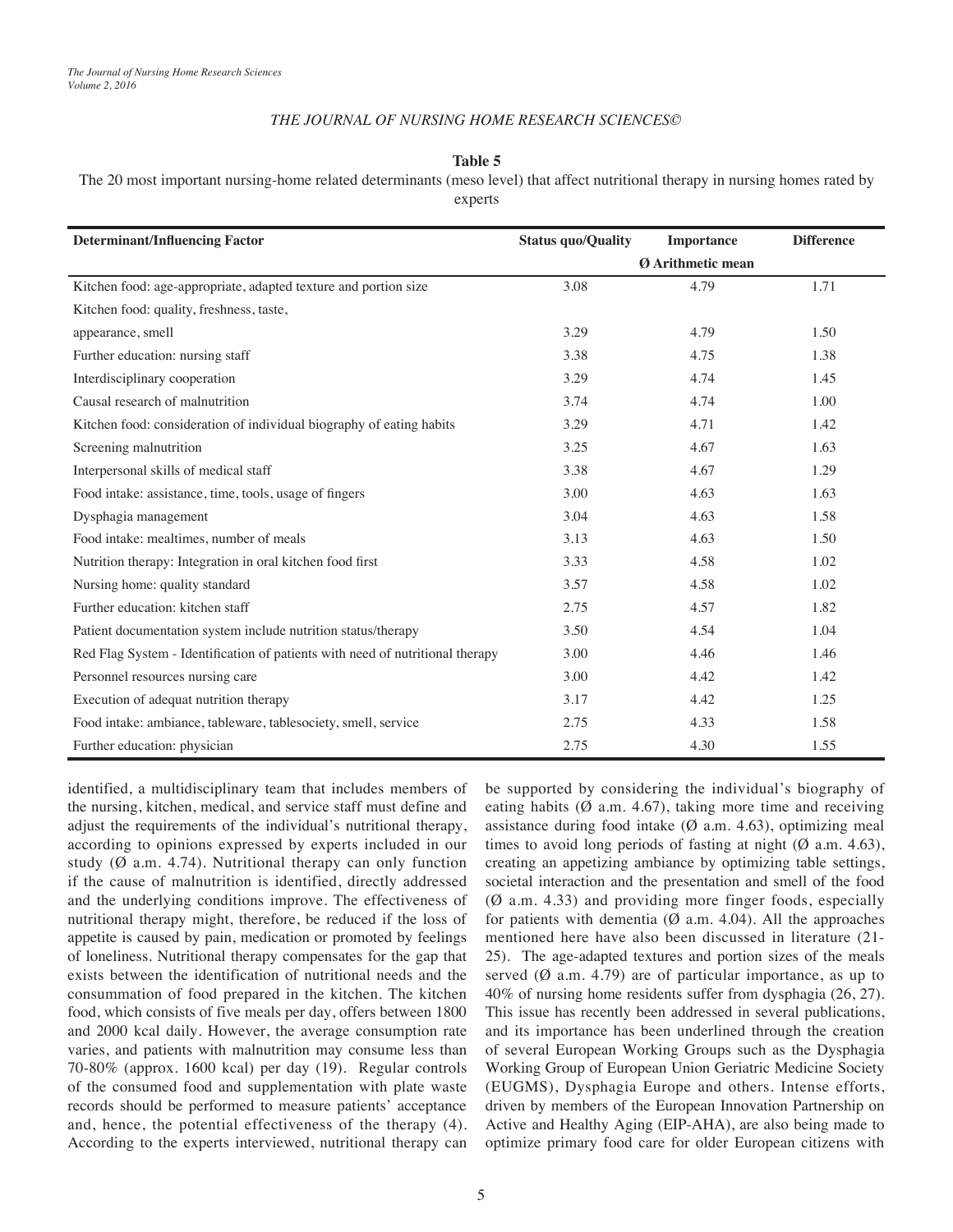## *INFECTIONS IN NURSING HOMES*

#### **Table 6**

The 7 most important determinants related to health authorities (macro level) that affect nutritional therapy in nursing homes

|  | rated by experts |  |
|--|------------------|--|
|  |                  |  |

| <b>Determinant/Influencing Factor</b>                              | <b>Status quo/Quality</b> | <b>Importance</b> | <b>Difference</b> |
|--------------------------------------------------------------------|---------------------------|-------------------|-------------------|
|                                                                    | <b>Ø</b> Arithmetic mean  |                   |                   |
| Academic education of dietitians                                   | 3.74                      | 4.74              | 1.00              |
| General financing                                                  | 2.44                      | 4.69              | 2.25              |
| Nursing home quality benchmark                                     | 2.87                      | 4.65              | 1.78              |
| Academic education of nursing staff                                | 2.96                      | 4.57              | 1.61              |
| Special education and knowledge for cooks working in nursing homes | 3.42                      | 4.57              | 1.15              |
| Public financing by health insurance                               | 2.00                      | 4.35              | 2.35              |
| Integration of nutrition in academic education of physicians       | 3.00                      | 4.17              | 1.17              |

special nutritional needs. One of the major impacts of the EIP-AHA program is the continuous professional training of chefs (28).

Improving the education and awareness of and knowledge transfer among all caregiver groups working in nursing homes is vital. This is an important starting point to gain a proper understanding of the need for screening and individual nutritional therapy in older adults. On a macro-level, it is important to support the transfer of knowledge about malnutrition among different educational facilities and between competence levels as well as into institutions in the tertiary sector such as universities. At the meso-level of nursing homes, the ability to regularly update and exchange knowledge and experience plays an important role. Data collected during a recent multicenter study that assessed knowledge and attitudes of nursing staff in Austrian nursing homes showed that, in particular, the topics of multidisciplinary nutritional care and screening and assessment of malnutrition are understudied (14). Educational activities, addressing educational aspects both within and between professions, should be performed while adhering to the quality standards described in the European Framework of Continuous Professional Education (29).

The implementation of a nutritional management system that considers all key factors described in this study requires sponsorship and commitment as well as financial support of nursing home management teams to assure sufficient project management. It also requires that adequate numbers of staff, financial resources, innovative communication channels between different team members and clear set targets be available. Clear targets include the identification of key performance indicators (KPI), which take into account the fact that contextual factors operating on the micro-level may not be influenced in any case even though nutritional care is optimized. These KPIs will gain importance when benchmarked and made available through an openly-accessible international nursing home database, such as that which has already been established as part of the "Nutrition Day" initiative (30).

#### *Limitations of the study*

The questions included in the qualitative interviews were created on the basis of the results of a thorough literature review conducted using the PubMed search engine. The 10 questions created did not represent all relevant questions that could be potentially asked in this field. Nine of the 10 interview questions were problem-centered questions, and only one question was an open-end question. Due to the high level of complexity of this topic, the inclusion of additional openend questions could have allowed more issues to arise than occurred using the selected methodological format. However, the size of the pool of interview partners  $(n=25)$  and high level of agreement among the answers provided in the interviews and on the Likert-like questionnaire, provides support as to the extrapolability of the results obtained.

## **Conclusion**

The data gathered during our study showed that malnutrition can be tackled by addressing specific issues related to the care system. It seems necessary to determine the "unavoidable prevalence of malnutrition" that are due the existence of microlevel factors in every nursing home. We identified several important influential factors that appear to affect the extent to which malnutrition can be reduced as part of long-term nursing care. We also detected relevant factors operating on the micro-level, which we would refer to as "resident specific factors" that do not respond to optimization of nutritional care. The results of our study did not allow us to determine which percentage of malnutrition can be considered acceptable or unavoidable in Austrian nursing homes. To provide a general recommendation and attain a key performance level on a broader European scale, well-designed interventional cohort studies are needed.

Acknowledgments: We thank the staff and residents of the nursing homes as well as the interview partners (health care professionals) who took part in this study for their time and patience.